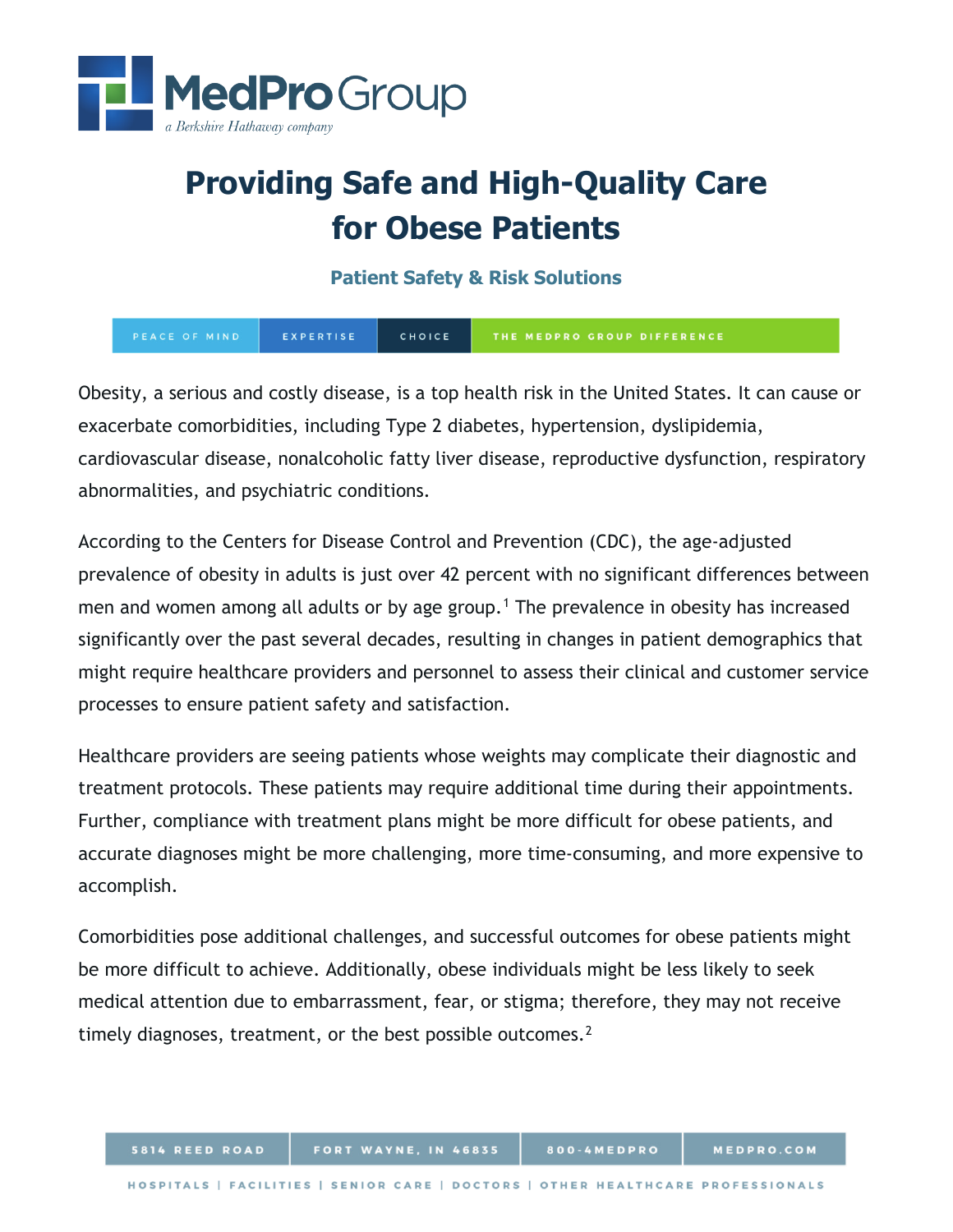## **Challenges in Clinical Care**

Obesity can pose multiple challenges in clinical care. For example, an obese patient undergoing an endoscopic procedure may require more staff assistance and attention in preparation for the procedure. Anesthesia may present additional challenges. Finding a vein, monitoring blood pressure, and determining appropriate dosages of various drugs might vary considerably when a patient is significantly overweight. Also, recovery time potentially could be extended and require more oversight.

Other clinical challenges might include monitoring of respiration and the need to move obese patients more frequently to prevent nerve damage. In addition, obese patients may inadvertently pose physical risks to medical staff. Even if it is possible to move a patient without hurting him/her, the number of staff members required for the transfer could cause complications. Finally, staff members' attempts to help move or to break the falls of obese patients may result in workers' compensation claims.

# **Review of Patient Safety**

As healthcare teams assess their safety protocols with a focus on the risk factors associated with caring for obese patients, they will likely identify additional processes and training that should be in place to decrease the potential for patient or staff injuries. Assessments also should consider the timing of referrals and the additional information that providers might need to share with specialists who will participate in patients' diagnoses or treatments.

Documentation is especially important, because treating an obese patient may require input from several medical specialties. For example, a gastroenterologist may need to consult with the patient's cardiologist or orthopaedic provider to formulate a treatment plan. Procedures that typically use the services of a nurse anesthetist might require the oversight of an anesthesiologist. The input of several specialists may provide a comfort level for the practitioner undertaking a procedure with this type of high-risk patient.

A review of the "everyday" aspects of the healthcare practice may reveal some additional opportunities for safety improvements. For example, waiting room furniture should be large enough to accommodate obese patients. Exam room tables, gurneys, surgical tables, etc.,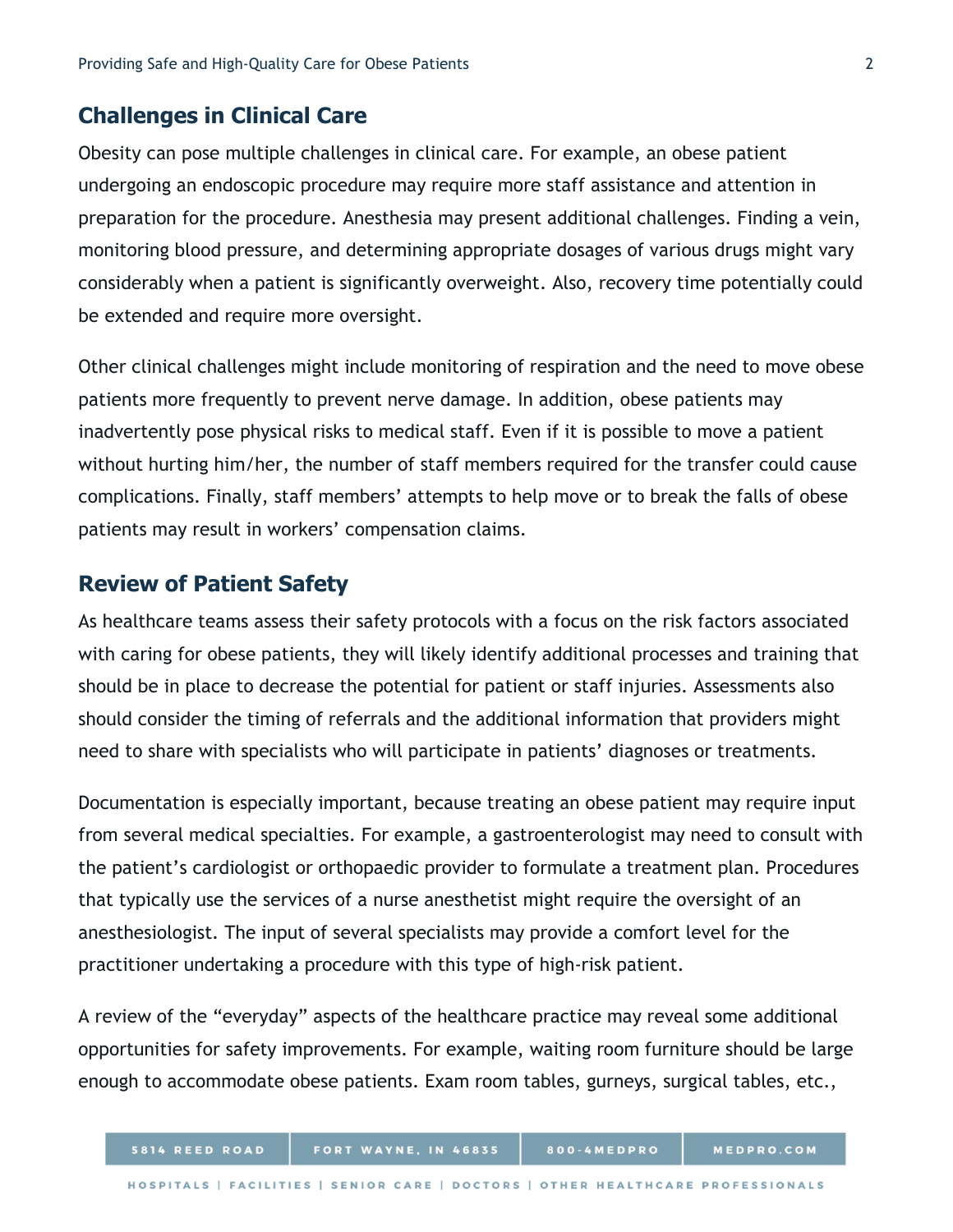may pose risks if they are neither wide enough nor sturdy enough. Bathroom facilities should be checked for the possibility that stall doors might be too narrow. Also, wall-mounted toilets can pose both safety and plumbing risks, because obese individuals might cause wall-mounted appliances to break away from their attachments.

Other factors to consider in the care of obese patients include ensuring that equipment and materials are adequate in size. If blood pressure cuffs are too small, then they will not give accurate readings. If needles are too short, they will not pierce all the way through adipose tissue, and the patient may sustain an injury if medication is trapped in fatty tissue. If the scales cannot accurately report a patient's weight, this may prevent practitioners from determining the proper doses of medications.

Once the healthcare team members begin to think about these risk factors, they will likely be able to readily identify processes that can help improve patient safety and satisfaction.

# **Emotional Factors**

In addition to the physical challenges of caring for obese patients, emotional challenges also can occur. Healthcare providers and personnel might feel frustrated with the amount of time and physical energy invested in patients for whom compliance and standard treatment protocols are more complicated and time-consuming.

Because clinicians are unlikely to receive reimbursement for additional time spent evaluating or treating obese patients, customer satisfaction surveys may accurately reflect patients' impressions that they have been hurried along or treated disrespectfully.

Issues of explicit and implicit bias also present challenges in the care of obese patients. A study on the impact of weight bias noted that, "Many healthcare providers hold strong negative attitudes and stereotypes about people with obesity. There is considerable evidence that such attitudes influence person-perceptions, judgment, interpersonal behaviour and decision-making. These attitudes may impact the care they provide."[3](#page-4-2)

Providers and staff members should address and discuss feelings of frustration and issues related to bias and stigma. As a team, they should work to identify appropriate processes and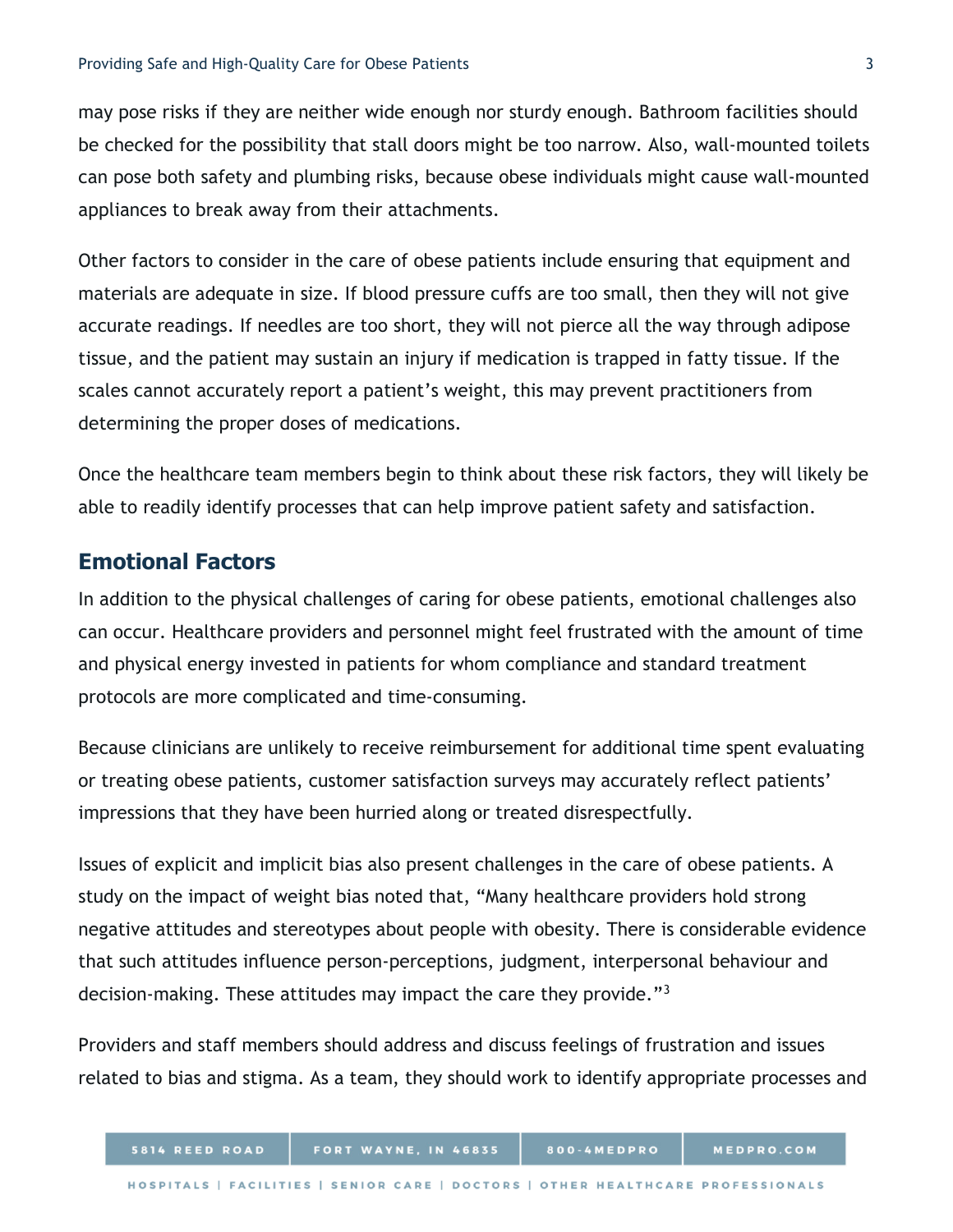solutions so that the organization can commit to acceptable standards of patient safety and satisfaction.

Additionally, acknowledging that some patients will require more time, more assistance, more reinforcement, and more emotional support is important. Healthcare teams will want to meet these challenges in ways that not only protect patients, but also take into account professional satisfaction.

#### **Resources**

Healthcare providers can choose among a wealth of resources that will help them review and assess their current protocols to improve patient safety and service for the high-risk obese population. Online resources, professional associations, specialty societies, and local health systems are ideal places to consult for assistance.

As a general guide, a review of protocols should include:

- A review of the diagnostic, treatment, and office processes that might require modifications or updates to protect patients and staff
- The protocol for including additional healthcare practitioners and specialists, if necessary, to formulate adequate treatment plans for obese patients
- Assessment of the physical office and the equipment and supplies that the healthcare team uses to ensure that obese patients are accommodated and safe
- Documentation of the steps taken to protect the physical and emotional health of obese patients
- Training to ensure that the healthcare team is able to maintain respectful and competent standards when interacting with a patient population that may prove challenging

### **In Summary**

Serious health risks are associated with obesity in the United States. Obesity can complicate patients' diagnoses, treatments, and ability to comply with treatment plans. Healthcare